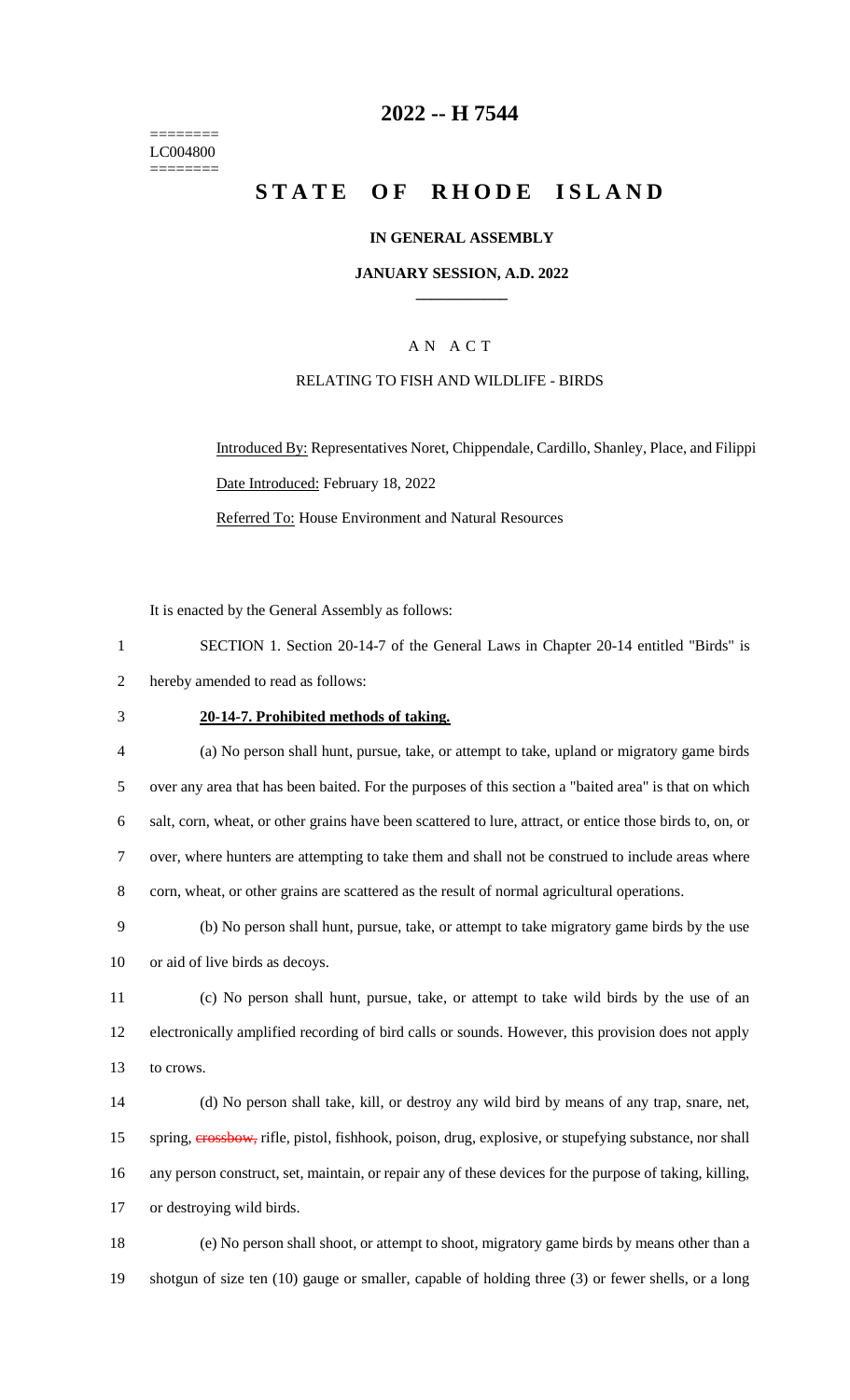- 1 bow (straight limb, reflex, recurve, **crossbow** and compound bow) and arrow.
- 2 SECTION 2. This act shall take effect upon passage.

======== LC004800 ========